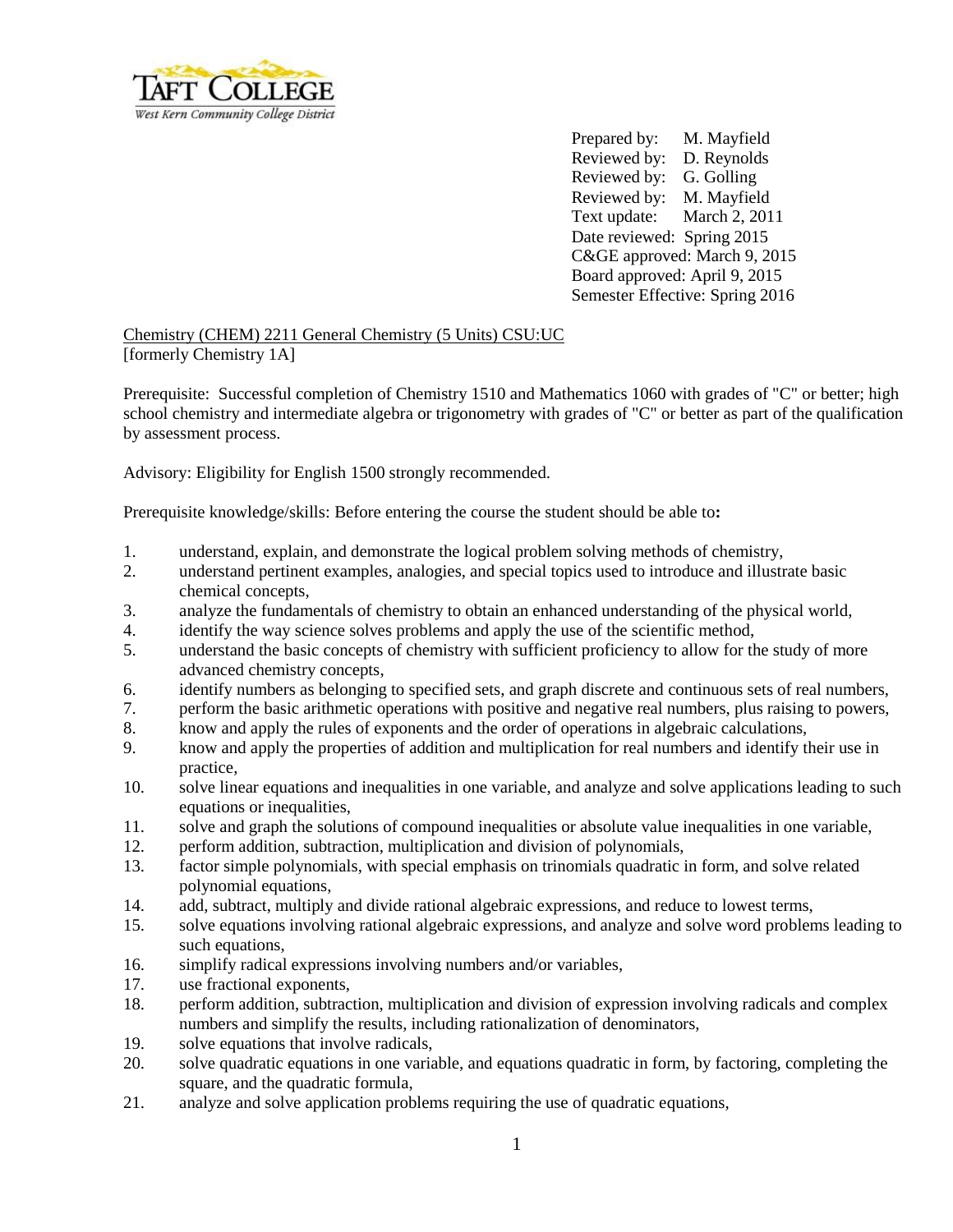

West Kern Community College District

- 22. solve and graph quadratic inequalities in one variable,
- 23. graph points in the rectangular coordinate system, and straight lines from ordered pairs obtained from its equation,
- 24. determine the slope of the line between any specified pair of points,
- 25. know the slope forms of the equation of a straight line, and be able to determine the equation of a particular straight line from specified input information,
- 26. solve and graph linear inequalities in two variables,
- 27. solve linear systems of equations in two or three variables algebraically, and solve those in two dimensions graphically,
- 28. analyze and solve application problems requiring the use of linear systems of equations in two or three variables,
- 29. evaluate determinants and use them to solve linear systems of equations,
- 30. determine whether or not a specified relation is a function,
- 31. for a function, compute the value of the function given the value of the independent variable, and be able to construct the inverse of simple functions in numeric or algebraic terms,
- 32. identify the quadratic equation representing a specific conic section, and be able to draw the graph of a conic section by analyzing its equation, or to write the equation of a specified conic section,
- 33. solve nonlinear systems of equation involving the intersection of two conic sections or a conic section and a straight line,
- 34. compute and graph specified exponential and logarithmic functions,
- 35. know the properties of logarithms (product, quotient, power and change of base rules) and be able to use them in practical numerical computations using a table of common logarithms or a calculator, and
- 36. solve simple exponential and logarithmic equations.

Total Hours: 48 hours lecture; 96 hours lab (144 hours total)

Catalog Description: This is the first semester of a one-year course sequence in chemistry intended for majors in the natural sciences (chemistry, biochemistry, biology, physics, pre-medicine), mathematics and engineering. C-ID: CHEM 110 & CHEM 120S

Type of Class/Course: Degree Credit

Lecture Text: Kotz, John C., P. M. Treichel and J. Townsend. *Chemistry and Chemical Reactivity*. 8th Ed. Brooks/Cole. 2012. Print.

Laboratory Manual: Slowinski, Emil and W. Wolsey. *Chemical Principles in the Laboratory with Qualitative Analysis*. 10th Ed. Brooks/Cole. 2012. Print.

Course Objectives:

By the end of the course, a successful student will be able to

- 1. Solve computational problems related to general chemistry,
- 2. Describe the nature of matter and apply the principles of atomic theory,
- 3. Describe and interpret the periodic trends of elements and electron configuration,
- 4. Apply nomenclature rules, and determine the chemical formula of a compound,
- 5. Qualitatively and quantitatively describe processes involved in chemical reactions and stoichiometry,
- 6. Describe and analyze the behavior of solutions and gases,
- 7. Determine the type of bonding, molecular structure and polarity of a compound, and
- 8. Utilize molecular geometry and bond polarity to explain or predict properties of substances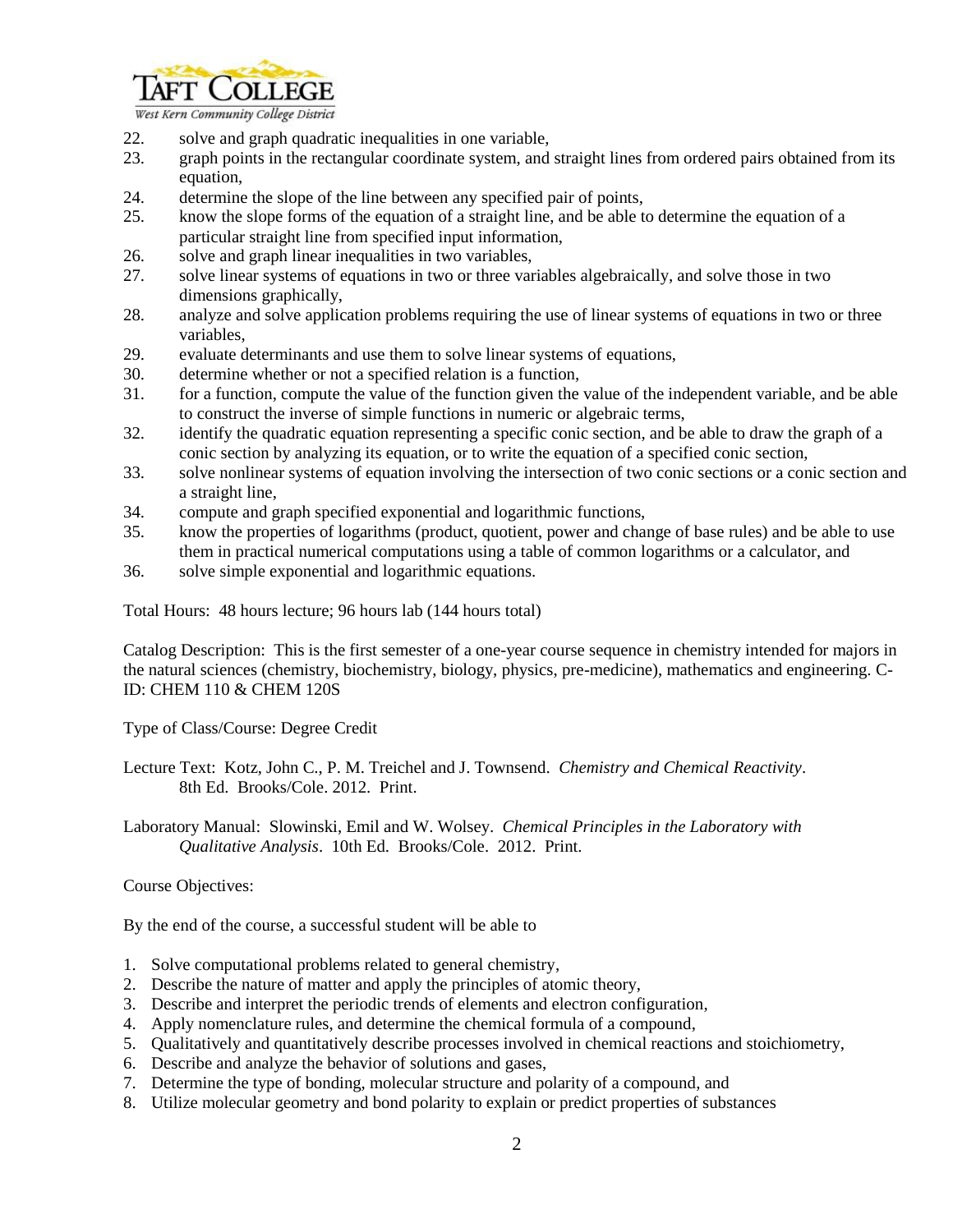

Course Scope and Content: Lecture

| Unit I    | Measurement<br>A. SI Units<br>B. Precision and accuracy<br>C. Dimensional analysis<br>D. Statistical analysis<br>E. Significant figures                    |
|-----------|------------------------------------------------------------------------------------------------------------------------------------------------------------|
| Unit II   | <b>Atomic Structure</b><br>A. Subatomic particles<br>B. Isotopes<br>C. The periodic table                                                                  |
| Unit III  | Nomenclature and Formula Writing<br>A. Ionic compounds<br>B. Covalent compounds<br>C. Acids and bases                                                      |
| Unit IV   | Stoichiometry<br>A. Mass and moles<br><b>B.</b> Empirical formulas<br>C. Chemical equations<br>D. Limiting reactant<br>E. Theoretical yield                |
| Unit V    | Solutions<br>A. Solubility Guidelines<br>B. Molarity and preparing solutions<br>C. Acids, bases and pH<br>D. Net ionic equations                           |
| Unit VI   | Enthalpy<br>A. Heats of reactions<br>B. Hess's law<br>C. Calorimetry                                                                                       |
| Unit VII  | <b>Quantum Theory</b><br>Quantization of energy<br>А.<br>B. Quantum mechanical view of the atom<br>C. Quantum numbers<br>D. Electron configurations        |
| Unit VIII | Molecular Structure and Bonding<br>A. Bond types and polarity<br>Lewis structures and VSEPR<br>В.<br>C. Valence bond theory<br>D. Molecular orbital theory |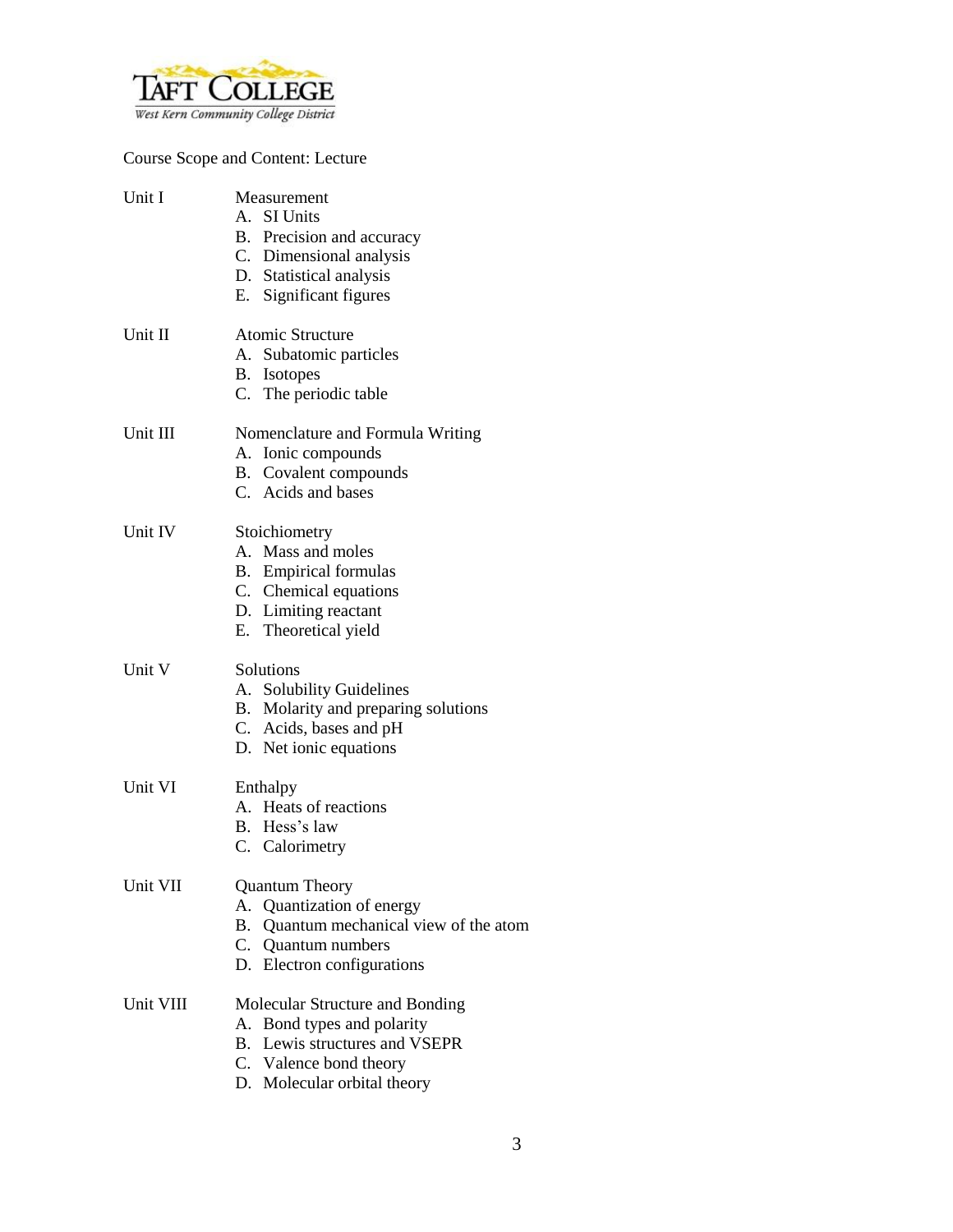

West Kern Community College District

Unit IX States of Matter and Gas Laws

- A. Kinetic molecular theory of gases
- B. Gas laws
- C. Ideal gases
- D. Real gases

Course Scope and Content: Laboratory

The laboratory component of this course provides hands-on practical experience with general chemistry. Laboratory exercises are designed to familiarize students with common equipment and instrumentation as they qualitatively and quantitatively explore and expand on principles presented in lecture.

| Unit I   | Measurement                           |  |  |
|----------|---------------------------------------|--|--|
|          | A. SI Units                           |  |  |
|          | B. Dimensional analysis               |  |  |
|          | C. Statistical analysis               |  |  |
|          | D. Density                            |  |  |
| Unit II  | Nomenclature and Formula Writing      |  |  |
|          | A. Determination of chemical formulas |  |  |
|          | B. Nomenclature                       |  |  |
|          | C. Metals and their compounds         |  |  |
|          | D. Nonmetals and their compounds      |  |  |
| Unit III | Stoichiometry                         |  |  |
|          | A. Mass and moles                     |  |  |
|          | <b>B.</b> Empirical formulas          |  |  |
|          | C. Limiting reactant                  |  |  |
|          | D. Theoretical yield                  |  |  |
| Unit IV  | Enthalpy                              |  |  |
|          | A. Heats of reactions                 |  |  |
|          | <b>B.</b> Calorimetry                 |  |  |
| Unit V   | <b>Quantum Theory</b>                 |  |  |
|          | A. Quantization of energy             |  |  |
|          | B. Atomic spectrum of hydrogen        |  |  |
| Unit VI  | Separations                           |  |  |
|          | A. Paper chromatography               |  |  |
|          | B. Gas chromatography                 |  |  |
| Unit VII | Quantitative analysis                 |  |  |
|          | A. Gravimetric analysis               |  |  |
|          | B. Molarity and preparing solutions   |  |  |
|          | C. Volumetric analysis                |  |  |
|          | D. Spectrophotometric analysis        |  |  |
|          | E. Data analysis                      |  |  |
|          |                                       |  |  |

Learning Activities Required Outside of Class: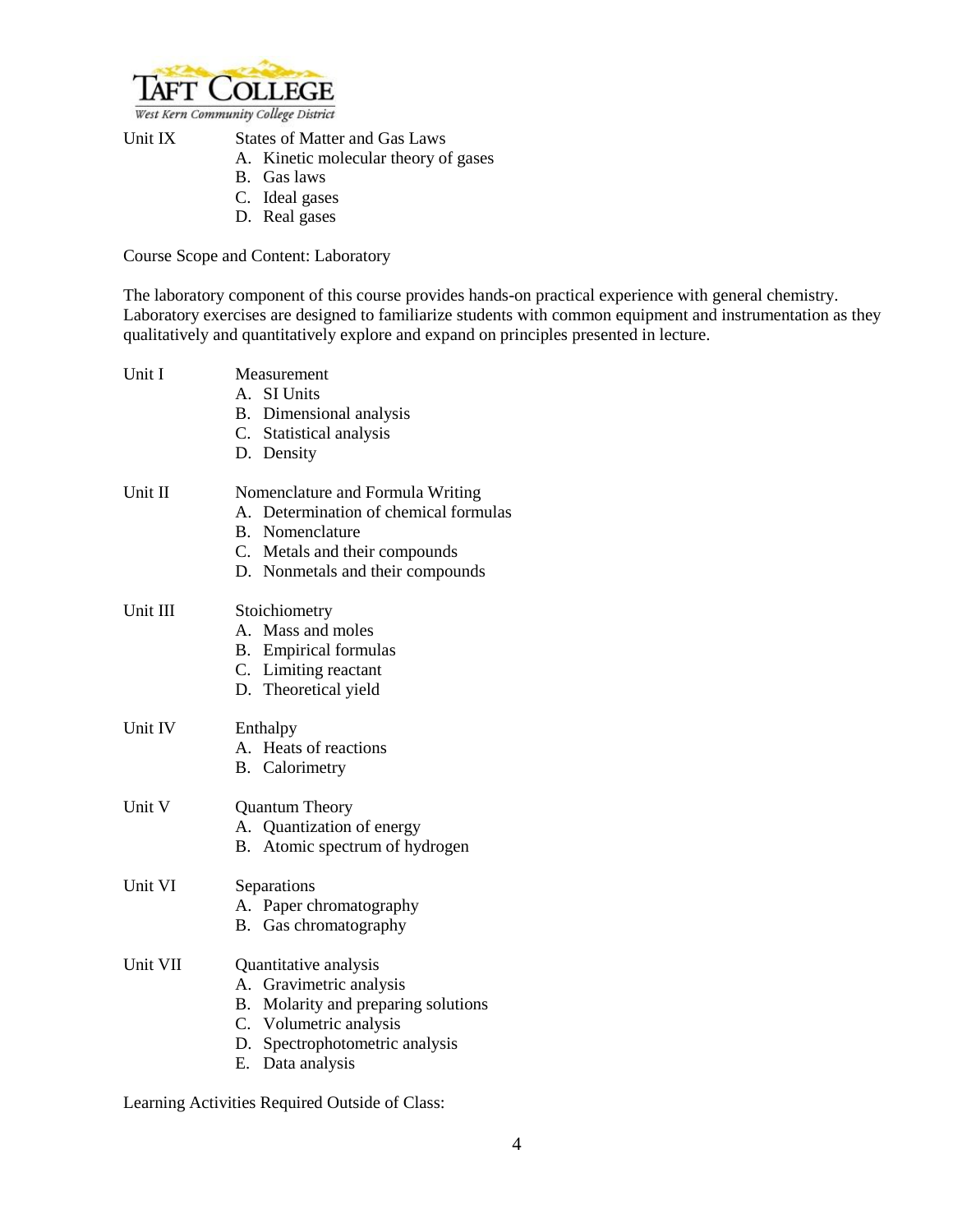

The students in this class will spend a minimum of 6 hours per week outside of the regular class time doing the following:

- 1. Studying text, chapter handouts and learning objectives.
- 2. Answering questions.
- 3. Skill practice.
- 4. Completing required reading.
- 5. Problem solving activity or exercise.
- 6. Written work.

Methods of Instruction:

- 1. Assign reading topics in the text book and in the reference books present in our library.
- 2. Class lectures will be used to clarify and extend the theoretical and factual concepts present in the text.
- 3. Multimedia presentations, relative to some unit of study will be shown to supplement lecture materials.
- 4. Problem sets and questions from the text will be assigned.
- 5. Selected experiments will be assigned in the laboratory for individual student learning.
- 6. Demonstration experiments and lecture demonstrations will be used in the classroom and laboratory.
- 7.

Methods of Evaluation:

- 1. Substantial writing assignments including:
	- a. Essay Exams.
	- b. Laboratory reports.
	- c. Research reports.
- 2. Computational or non-computational problem-solving demonstrations including:
	- a. Exams.
	- b. Homework problems.
	- c. Quizzes.
	- d. Laboratory reports.
- 3. Other examinations, including:
	- a. Multiple choice.
	- b. Matching items.
	- c. True/false items.
	- d. Completion

Laboratory Category: Extensive Laboratory

Pre delivery criteria: All of the following criteria are met by this lab.

- 1. Curriculum development for each lab.
- 2. Published schedule of individual laboratory activities.
- 3. Published laboratory activity objectives.
- 4. Published methods of evaluation.
- 5. Supervision of equipment maintenance, laboratory setup, and acquisition of lab materials and supplies.

During laboratory activity of the laboratory: All of the following criteria are met by this lab.